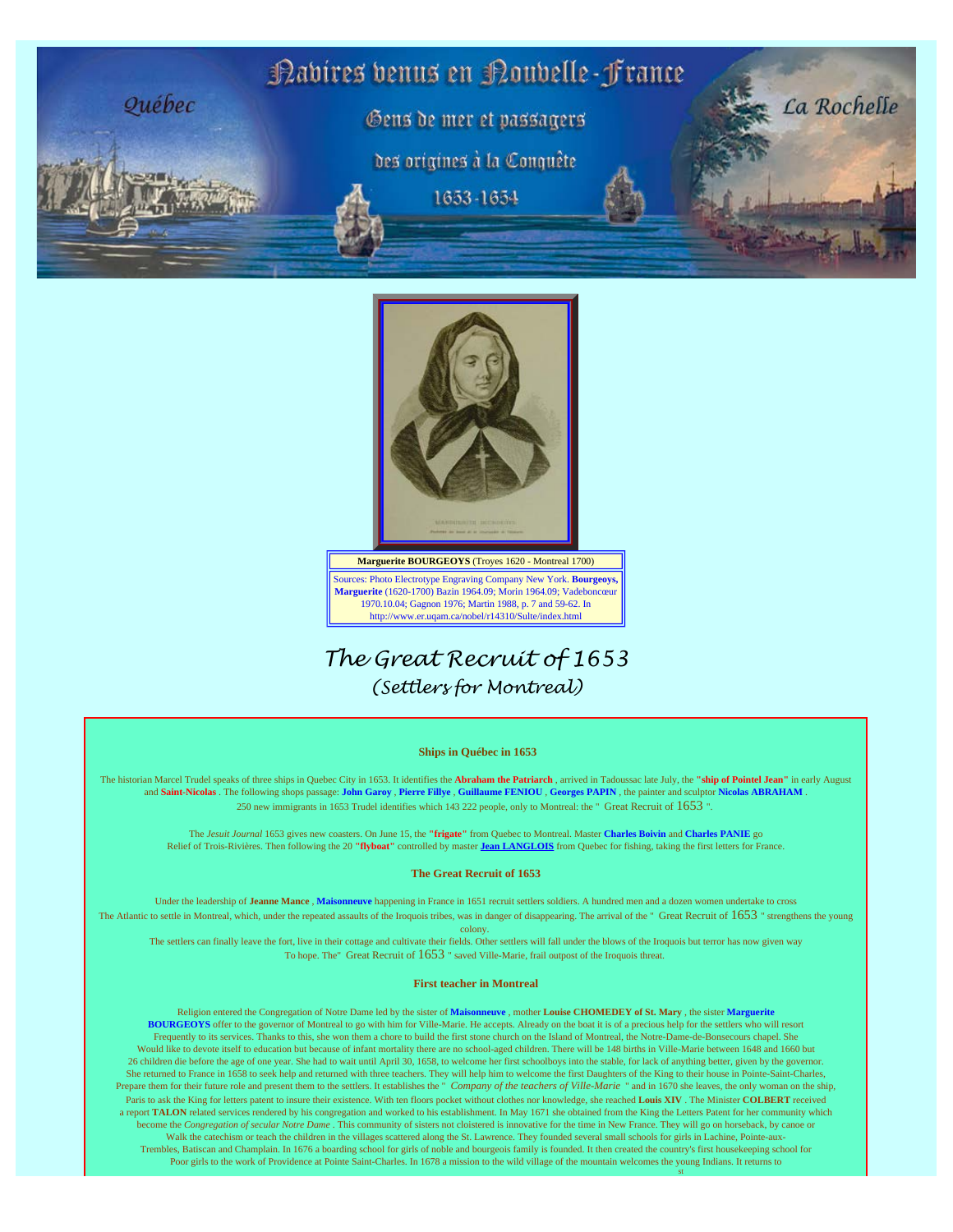France in 1680 for in vain, the Church written regulation for the community that will canonically established community that the 1 July 1698. In the atendant request of Bishop **Saint-Vallier** she founded in 1692 in the Lower Town of Quebec a school for poor girls. At a time o ù in France we wondered if the statement was girls need the people, **Marguerite BOURGEOYS** insisted that the school is for all and free. She rarely used correction for her pupils. This kindness Earned him tame the little Indians and formed the first two nuns. Mystic she offered her life in exchange for that of a dying young sister. This will be saved and hitherto in good health sister **BOURGEOYS** soon experiences a high fever and died a few days before January 12, 1700. Two hundred and fifty years before his Beatification she had the esteem and veneration of his contemporaries, will be canonized on October 31, 1982. The community she founded survives him, she had 40 religious his death in 1961 and 6644 in 262 houses in Canada, the United States and Japan teaching 100,000 students.

### **LaTour, governor of Acadia, marries the wife of his enemy**

On the death of his rival of **Aulnay** in 1650 **LaTour** , while in Quebec happening in France. He asks them investigate his own conduct, that of **Aulnay** and the *Company's New France* . Following what was rejected responsibility for bloody battles between the two men of **Aulnay** and **LaTour** recovered its property and patent governor. He then set sail for Acadia with several families of settlers. Fort St. John presents to Mrs. of **Aulnay** ( **Jeanne MOTIN** ) a king's order to turn over theSafe. Wanting to put an end to their disastrous quarrel and heavily indebted both he offered to marry her. She agrees and becomes his 3<sup>e</sup> wife. But later the samewas *Emmanuel* 

**LEBORGNE** will be reimbursed for 200 000 <sup>L</sup> that it is on the estate of **Aulnay** . Noting the absence of **LaTour** he takes hold of all furson the spot.

**LaTour** will not benefit long his new post of governor since **Robert Sedgwick** seized Acadia the following year. Taken prisoner in England it meets Oliver Cromwell in 1656. The Minister rejects the request LaTour challenging the decision of Acadia in peacetime. He would only acknowledge that<br>Rights LaTour as baronet of Nova Scotia, as inherited from his father.

Discouraged he accepts and then needing to 15,000 L he partnered with **William CROWNE** and **Thomas TEMPLE** .

\*\*\*\*\*\*\*

Sources: Canada-Québec, Historical summary, pages 78. Vaugeois, Denis. Lacoursière, Jacques; Catalog of Immigrants, p. 269. Trudel, Marcel; Dictionary of Canadian Biography Online, Marguerite BOURGEOYS and Charles de SAINT-ÉTIENNE de LaTour in http://www.biographi.ca/EN/index.html; Journal of the Jesuits, Relations of the Jesuits, vol. 38, p. 178 in http://puffin.creighton.edu/jesuit/relations/

#### **1653**

| No                  | <b>Ships</b>                    | Tge               | <b>Master</b>                    | <b>Property</b> | <b>Shipowner</b>         | Origin                                                                            | <b>Destination</b>                          | <b>Return</b>                               |
|---------------------|---------------------------------|-------------------|----------------------------------|-----------------|--------------------------|-----------------------------------------------------------------------------------|---------------------------------------------|---------------------------------------------|
| 678                 | "LaTour ship"                   |                   |                                  |                 |                          | lla France                                                                        | Port-Royal (Acadie)                         |                                             |
|                     | 679   TheMountain, Rotterdam    | 250T <sup>x</sup> |                                  |                 | <b>Emmanuel LEBORGNE</b> | La Rochelle hotels                                                                | lidem                                       |                                             |
| $\vert$ 680 $\vert$ | " Dutch ship »                  |                   |                                  |                 |                          | Holland                                                                           | Tadoussac before May 30                     |                                             |
| 1681                | <b>The Patriarch of Abraham</b> |                   | <b>Guillaume CHICKEN</b> , cap.  |                 | NicOlas ABRAHAM          | lla France                                                                        | Tadoussac end jul, Qc Aug 8                 |                                             |
| 1682                | "Jean Pointel's Ship"           |                   | Jean POINTEL, captain            |                 |                          | 1dem                                                                              | Tadoussac early August, QC<br>$\log 10$ nov | Taken by English Dec 17,<br>led to Plymouth |
| 1683                | <b>The Saint-Nicolas</b>        |                   | <b>Pierre Lebesson</b> , captain |                 |                          | <i>SoccerSummer of Our Lady</i> <b>Nantes dep Jun 20, 2<sup>e</sup> d. 20 jul</b> | Quebec 20 Sep                               |                                             |

| N <sub>o</sub> | <b>Crew members and</b><br>passengers                                   | <b>Miscellaneous observations</b>                                                                                                                                                                                                                                                                                                                                                                                                                                                                                                                                                                                                                                                                                                                                                                                                                                                                                                                                                                                                                                                                                                                                                                                                                                                                                                                                                                                                                                                                                                                                                                                                                                                                                                                                                                                                                                                                                                                                                                                                                                                                                                                                                                                                                                                                                                                                                                                                                                                                                         |                                                                                         |
|----------------|-------------------------------------------------------------------------|---------------------------------------------------------------------------------------------------------------------------------------------------------------------------------------------------------------------------------------------------------------------------------------------------------------------------------------------------------------------------------------------------------------------------------------------------------------------------------------------------------------------------------------------------------------------------------------------------------------------------------------------------------------------------------------------------------------------------------------------------------------------------------------------------------------------------------------------------------------------------------------------------------------------------------------------------------------------------------------------------------------------------------------------------------------------------------------------------------------------------------------------------------------------------------------------------------------------------------------------------------------------------------------------------------------------------------------------------------------------------------------------------------------------------------------------------------------------------------------------------------------------------------------------------------------------------------------------------------------------------------------------------------------------------------------------------------------------------------------------------------------------------------------------------------------------------------------------------------------------------------------------------------------------------------------------------------------------------------------------------------------------------------------------------------------------------------------------------------------------------------------------------------------------------------------------------------------------------------------------------------------------------------------------------------------------------------------------------------------------------------------------------------------------------------------------------------------------------------------------------------------------------|-----------------------------------------------------------------------------------------|
| 678            |                                                                         | Charles de SAINT-ETIENNE de LaTour sets sail for Port Royal in the summer of 1653 with several settler families.                                                                                                                                                                                                                                                                                                                                                                                                                                                                                                                                                                                                                                                                                                                                                                                                                                                                                                                                                                                                                                                                                                                                                                                                                                                                                                                                                                                                                                                                                                                                                                                                                                                                                                                                                                                                                                                                                                                                                                                                                                                                                                                                                                                                                                                                                                                                                                                                          | <b>LATOURCHARLES</b><br>in web DBC                                                      |
| 679            |                                                                         | <b>Emmanuel Leborgne arrives with his ship at Port Royal. He wants to be reimbursed for 200 000 <math>\frac{1}{x}</math> it is owed on the estate of Aulnay. LaTour est missing since he is at</b><br>Fort Sainte-Marie, LEBORGNE then takes all that fur on site.                                                                                                                                                                                                                                                                                                                                                                                                                                                                                                                                                                                                                                                                                                                                                                                                                                                                                                                                                                                                                                                                                                                                                                                                                                                                                                                                                                                                                                                                                                                                                                                                                                                                                                                                                                                                                                                                                                                                                                                                                                                                                                                                                                                                                                                        | <b>LATOURCHARLES</b><br>in web DBC<br><b>RHAF. 4: 492</b><br>Moreau 1653, 04/01<br>(LR) |
| 680            |                                                                         | At the beginning of June comes a Tadoussac boat that brings the news that a Dutch vessel to retreat from there was selected a [Louis COUILLARD of]<br><b>Lespinay</b> May 30. The frigate arrives from Tadoussac Tadoussac with the news of the issuance of the <b>ESPINE</b> . The ship was a Dutch pirate of $16$ guns<br>and 35 men who had anchored at Moulin Baude dealing with the Indians. "                                                                                                                                                                                                                                                                                                                                                                                                                                                                                                                                                                                                                                                                                                                                                                                                                                                                                                                                                                                                                                                                                                                                                                                                                                                                                                                                                                                                                                                                                                                                                                                                                                                                                                                                                                                                                                                                                                                                                                                                                                                                                                                       | CI: 269<br>RJ, 38: 172                                                                  |
| 681            | Arrival passengers:<br><b>LYONNE</b> (de), Martin                       | On August 3 the launch of M <sup>re</sup> ABRAHAM brings to Quebec the news of the arrival offather LYONNE in Tadoussac with the ship's captain CHICKEN (RJ) or<br>Guillaume CHICKEN (Trudel) who dropped anchor on 8 August. Trudel identifies the ship as the Patriarch Abraham                                                                                                                                                                                                                                                                                                                                                                                                                                                                                                                                                                                                                                                                                                                                                                                                                                                                                                                                                                                                                                                                                                                                                                                                                                                                                                                                                                                                                                                                                                                                                                                                                                                                                                                                                                                                                                                                                                                                                                                                                                                                                                                                                                                                                                         | CI: 269<br>RJ. 38: 180                                                                  |
| 682            | Passengers departure:<br><b>DUPERRON.</b> Joseph-<br><b>Imbert</b>      | On 10 November the captain POINTEL up the shipping anchor the father Joseph DUPERRON. Taken by the English December 17, 1653, the ship, its crew and<br>passengers were looted, however the father DUPERRON managed to save some of his papers. Disguised and almost naked they are reduced to cover themselves with<br>rags. Sleeping under the bridge they have for all mattresses only the dirt and the rubbish where they wade in the sea water passing through the portholes of the deck.<br>Bringing them to Plymouth they attend the sale in one day of their goods acquired after long years of work in New France. Some said the ship's loss totaled more than<br>$300,000$ L. After a few days in England, thanks to the solicitude of some French captains sharing their misfortune as also their ships were captured, the father<br><b>DUPERRON</b> finally sent to Havre de Grace (Le Havre).                                                                                                                                                                                                                                                                                                                                                                                                                                                                                                                                                                                                                                                                                                                                                                                                                                                                                                                                                                                                                                                                                                                                                                                                                                                                                                                                                                                                                                                                                                                                                                                                                | CI: 269<br>RJ, 38: 194: 40: 7, 82<br>and 255                                            |
|                | Passengers arrival:<br><b>Artus, Michelle</b><br><b>Asselin, Pierre</b> | The situation in Montreal in 1651 was almost desperate: the Iroquois were harassing the colony on all sides, and many settlers threatened to leave soon. Maisonneuve<br>went that year met Madame de <b>Bullion</b> , which he knew she was the benefactress of the Hotel-Dieu de Montreal, which gave him an extra \$ 22,000 <sup>L</sup> in exchange for<br>100 acres of land on the Island of Montreal, cleared by the Company. The Governor was left with a total sum of 75 000 <sup>L</sup> to raise a big recruit settlers for Montreal. To<br>assist in this task he M. of Dauversière that manages to engage 119 men in the only region of La Flèche in Anjou.<br>A young woman, having heard of the foundation of Ville-Marie, had the ambition of devoting herself to the needs of childhood, she was called Marguerite<br><b>BOURGEOYS</b> . Religious of the Congregation of Notre-Dame in Troyes where a few days later the Governor of Montreal went to visit his sister. He is presented to her<br>and she proposes to him to come to New France. He accepts. Part of Troyes, Marguerite BOURGEOYS traveling alone, besides she is the only woman in the public<br>car between Paris and Orleans. Other passengers saw it as " an adventurous girl who should receive with difficulty in an honest company." Having succeeded in<br>having a reduction for the night at Orleans, passengers, including the coachman, tried to force his door. In Saint-Nazaire she finally boarded the ship, the Saint-Nicolas,<br>commanded by CaptainThe Pierre BESSON. He leaves Nantes on June 20 with the recruit of 103 people for Ville-Marie, but the rotten vessel is bad because it takes<br>water from all sides. The hundred men seal the ship and continue the voyage but soon the water damages the supplies and 350 leagues decides to return to the port.<br>Maisonneuve did put his men on an island in fear of them disappearing in the wild. The latter are furious, thinking they were being led to their ruin. Some manage to<br>escape to swim. The final crossing is on July 20th.<br>List of 153 men engaged by the Company of Montreal in 1653 after General Role of the Rookie of 1653 for Ville-Marie, the Roole men sent to<br>Montreal and the role of the notary Belliotte which established a list of 103 men came to the port of Saint-Nazaire for boarding and received an advance of<br>wages:<br>1- March 3 (not Lafousse.) - Jesse DESSOMMES, Of v. The Ferté-Bernard, did not embark. |                                                                                         |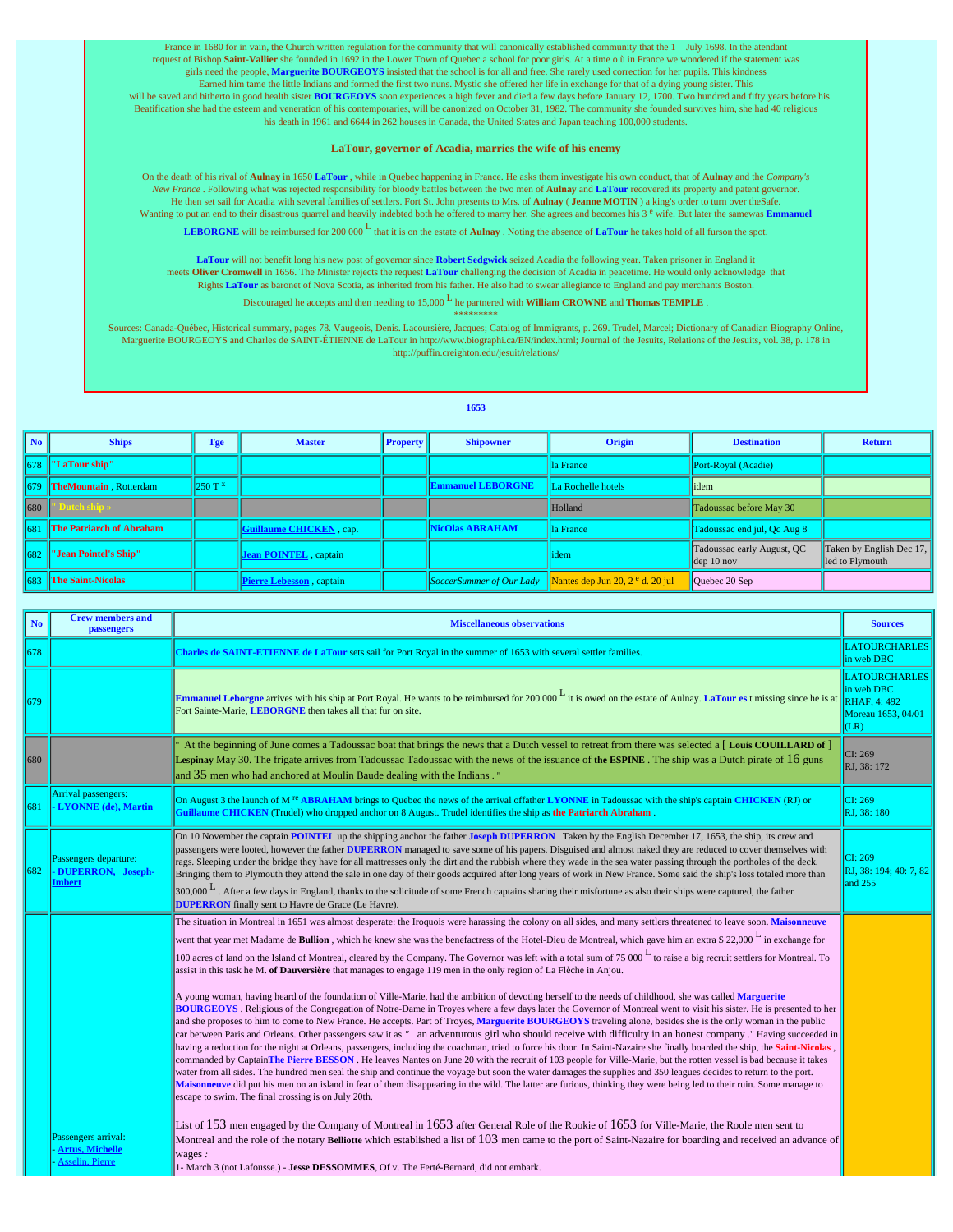| - Audru, Jacques<br><b>Auger said Baron, Jean</b>        | 2 March 20 (not Lafousse.) - Pierre Serizay, Of v. La Flèche, did not embark.                                                                                                                                                                                             |
|----------------------------------------------------------|---------------------------------------------------------------------------------------------------------------------------------------------------------------------------------------------------------------------------------------------------------------------------|
| <b>AVERTY</b> said Leger.                                | 3 March 23 or May - Rene BONDY, Of v. Dijon, carpenter, $100^{\text{L}}$ , $124^{\text{L}}$ . In advance.                                                                                                                                                                 |
| <u>Maurice</u><br>- AVISSE, François                     | 4 March 23 (not Lafousse.) - Pierre Ducharme said Lafontaine, V. Paris, carpenter, $100^{\text{L}}$ , $150^{\text{L}}$ ahead June 20 (not. Belliotte).                                                                                                                    |
| <b>BALUE</b> , Jacques                                   | 5 March 25 (not Lafousse.) - François FOUCAULT, Of v. Ste-Suzanne, did not embark.                                                                                                                                                                                        |
| BARBOUSSON (de),                                         | 104- John LEMERCIER or Lemarché said Laroche, Of v. Paris Faubourg St-Laurent, a journeyman carpenter, for 5 years, $100^{\text{L}}$ per year, $137^{\text{L}}$ in advance.                                                                                               |
| Valerie<br><b>BARDET Michel</b>                          | 6 March 30 (not Lafousse.) - Jehan Auger said BaronOf Chemiré-en-Charnie, pioneer, 75 <sup>L</sup> , 131 <sup>L</sup> ahead June 20 (not. Belliottte).                                                                                                                    |
| <b>BAREAU</b> said Lagogue                               | 7- Maurice AVERTY said Léger, Of v. La Flèche, pioneer, 75 <sup>L</sup> , 133 <sup>L</sup> ahead June 20 (not. Belliotte).                                                                                                                                                |
| <u>Pierre</u><br><b>BASTARD, Yves</b>                    | 8- Pierre BAREAU said Lagogue, Of v. La Flèche, pioneer, $75^{\text{L}}$ , $88^{\text{L}}$ in advance (not. Belliotte).<br>9- Gilles BIARDS, Of v. La Flèche, did not embark.                                                                                             |
| <b>BAUDREAU</b> said                                     | 10- Jacques Boivin says PanseOf Ste-Colombe, Sarthe, pioneer, $75^L$ , $91^L$ ahead June 20 (not. Belliotte).                                                                                                                                                             |
| <u>Fraveline, Urban</u><br><b>BEAUDOIN, Olivier</b>      | 11- Jean BONNEAU, Of v. La Flèche, did not embark.                                                                                                                                                                                                                        |
| <b>Beaudry said the spruce,</b>                          | 12- Urban JETTÉOf St-Pierre of Verrin, sawyer, mason and pioneer for 5 years, 90 or 98 <sup>L</sup> per year, 134 <sup>L</sup> in advance.                                                                                                                                |
| <u> Antoine</u><br>Beauvais, Pierre                      | 13- Jehan LECOMTEOf Chemiré-en-Charnie, pioneer, for 5 years, 75 <sup>L</sup> per year, 120 <sup>L</sup> ahead June 20 (not. Belliotte).                                                                                                                                  |
| <b>Beliot, Charles-Jean</b>                              | 14. Sébastien LerouxOf Chemiré-en-Charnie with his wife Marguerite LEMERCIER and their two children, a 7 year old girl and a 5 year old and a half, fed, housed                                                                                                           |
| <b>BELLENGER, René</b><br><b>BÉNARD or BESNARD</b>       | and coated the expense of the Cie, for 5 years, $150L$ per year, if not embedded.<br>15- René MAILLET, Of Ste-Colombe, near La Flèche, did not embark.                                                                                                                    |
| <u>aid Bourioli, René</u>                                | 16- François NOCHEROf Chemiré-en-Charnie, digger, lumberjack, pioneer, for 5 years, 75 <sup>L</sup> per year, 129 <sup>L</sup> forward 20 June.                                                                                                                           |
| <b>BENOIT</b> said Nivernois                             | 17- Jean OLIVIER said the small BretonOf Chemiré-en-Charnie, pioneer, 60 <sup>L</sup> , 65 <sup>L</sup> ahead 20 June.                                                                                                                                                    |
| <b>BIARDS Gilles</b>                                     | 18- François Piron said Lavallée, Susa, near La Fleche, locksmith and pioneer for 5 years, 75 L per year, " will be fed, housed and lying and, like all others, will                                                                                                      |
| <b>BITEAU</b> said Saint<br><u>aurent, Louis</u>         | be reduced if he wants to the expiry of his without it costing him anything $\cdot$ , 133 $\frac{L}{v}$ of St-Nazaire advance June 20 (not. Belliotte).                                                                                                                   |
| <b>BLANCHARD</b> said                                    | 19. Jean Tavernier said Laforest, Residing in Roézé, Sarthe, pioneer and gunsmith, for 5 years, 100 L per year, 97 L of St-Nazaire advance June 20 (not. Belliotte).                                                                                                      |
| <b>Belleville, Francois</b>                              | 20- John Vallets, Tin or Thorées, Maine, pioneer, 75 <sup>L</sup> .                                                                                                                                                                                                       |
| <b>BONDU</b> . René                                      | 21-1 <sup>st</sup> April (not Lafousse.) - Jacques BALUE, Of Château-en-Anjou, did not embark.                                                                                                                                                                            |
| <b>BONDY, René</b><br>Bonneau, Jean                      | 22. Pierre FROGEAU, Of Château-en-Anjou, did not embark.                                                                                                                                                                                                                  |
| <u> BOUCHARD, Etienne</u>                                | 23- John MAUGRISON, Of Chasteau-en-Anjou, did not embark.<br>24- April 4 (not Lafousse.) - <b>Antoine Baudry told The SpruceOf Chemiré-en-Charnie</b> , pioneer and nailer, 75 $^L$ , 126 $^L$ ahead June 20 (not. Belliotte).                                            |
| <b>BOULLAY Augustine</b><br><b>BOURGEOYS,</b>            | 25. Pierre CHAUVIN said Grand-PierreTo Solesme, Sarthe, and pioneer miller, 75 <sup>L</sup> , 80 <sup>L</sup> in advance.                                                                                                                                                 |
| <u> Aarguerite</u>                                       | 26- Jean CHESNEAU, Of St-Aubin, did not embark.                                                                                                                                                                                                                           |
| <b>Boutelou, Jacques</b><br><b>Bouvier, Michel</b>       | 27. Louis CHEVALIER, Of v. Caen, pioneer and shoemaker, $75^{\text{L}}$ , $80^{\text{L}}$ in advance (not. Belliotte).                                                                                                                                                    |
| <b>BOUZE</b> or <b>Bruse</b> , <b>Pierre</b>             | 28- April 5 (not5 Lafousse.) - Pierre PIRON, Bailleul, near La Flèche, digger and surgeon, for 5 years, 60 P per year, 131 P of St-Nazaire advance June 20 (not.                                                                                                          |
| <b>BRASSIER, Jacques</b><br>BROSSARD, Urban              | Belliotte).                                                                                                                                                                                                                                                               |
| <b>CADET, René</b>                                       | 29- April 6 (not Lafousse.) - Pierre DARONDEAU, De Bousse, near La Flèche, did not embark.                                                                                                                                                                                |
| <b>CADIEUX Jean</b><br><b>Chartier said Robert</b>       | 30- Pierre GUÉSRY or GUESARY or Dézéry, Malicorne, laborer, for 5 years, 80 <sup>L</sup> per year, has not shipped.                                                                                                                                                       |
| <b>Guillaume</b>                                         | 31- April 7 (not Lafousse.) - René BESNARD said Bourjoli, 24 or 25 years of Villiers-en-Anjou pioneer, 75 $^L$ , 120 $^L$ forward 20 June.<br>32- John GUYET or GUYOTOf Villiers-au-Bouan, pioneer, $75^L$ , $120^L$ of St-Nazaire advance.                               |
| <b>Chartier, Louis</b><br><u>CHAUDRONNIER Jean</u>       | 33- April 8 (not Lafousse.) - Julian MACÉ, Of Ruillé en Champagne, did not embark.                                                                                                                                                                                        |
| <b>CHAUVIN</b> said LeGrand-                             | 34. Pierre Moulières, Mareil near La Fleche, pioneer and tool maker, 75 $^L$ , 120 $^L$ in advance, no trace of him in the country, probably died at sea.                                                                                                                 |
| Pierre, Pierre<br><b>CHESNEAU</b> , Jean                 | 35- April 9 (not Lafousse.) - René BONDU, Of Souvigne-en-Anjou, did not embark.                                                                                                                                                                                           |
| <b>KNIGHT, Louis</b>                                     | 36- Jehan GERVAISE, Souvigné-in-Château, pioneer and baker, $80^{\text{L}}$ , $120^{\text{L}}$ in advance (not. Belliotte).                                                                                                                                               |
| <b>CHEVASSET, Antoine</b><br><b>CHOMEDEY</b> (de), Sieur | 37- François HÉRISSÉ, Of Souvigne-en-Chateau, did not embark.                                                                                                                                                                                                             |
| <u>le Maisonneuve, Paul</u>                              | 38-12 April (not Lafousse.) - Valerie BARBOUSSON, Beer brewer and pioneer of Clermont in Bassigny, for 5 years, 80 <sup>L</sup> per year, has not shipped.<br>39- Urban BROSSARD, Of v. La Flèche, mason and settler, 80 <sup>L</sup> , 104 <sup>L</sup> forward 20 June. |
| <b>CORNIER, Nicolas</b><br><b>COUBART, René</b>          | 40-14 April (not Lafousse.) - Pierre ASSELIN or ANSELIN, Of Abbeville in Picardy, did not embark.                                                                                                                                                                         |
| <b>COUDRET, Mathurin</b>                                 | 41- François AVISSE, V. Paris, did not embark.                                                                                                                                                                                                                            |
| <b>COUDREUX, François</b><br><b>CRUSSON</b> said Pilot.  | 42- Michel Bardet, Of Vilaines, near La Flèche, did not embark.                                                                                                                                                                                                           |
| <b>Francois</b>                                          | 43- René BELLENGEROf Ste-Colombe, Sarthe, 75 $^L$ per year, has not shipped.<br>44- Jacques FLEURY, Of v. Orleans, did not embark.                                                                                                                                        |
| <b>DANIS</b> said Tourangeau,<br>Honoré                  | 45- Simon Galbrun or GALBOUTOf Vernon, near La Fleche, pioneer, $60^L$ , $97^L$ in advance (not. Belliotte).                                                                                                                                                              |
| - DARONDEAU Pierre                                       | 46- Estienne LAIRTo Crosnière near La Fleche, pioneer, $60^L$ , $75^L$ ahead June 20 (not. Belliotte).                                                                                                                                                                    |
| <b>DAUBIGEON Julien</b><br><b>DAVOUST Jean</b>           | 47- François LARCHER, Of Ste-Colombe, near La Flèche, did not embark.                                                                                                                                                                                                     |
| <b>DENIAU</b> or <b>DRUZEAU</b>                          | 48- Claude LOUAIRE, Of the parish of Haut, Maine, did not embark.<br>49- Pierre MARTIN says Larivière Of Ste-Colombe, near La Fleche, pioneer, $60^{\text{L}}$ , $75^{\text{L}}$ in advance (not. Belliotte).                                                             |
| <u>Jean</u><br><b>DENIAU</b> said Destaillis.            | 50- <b>Paul PANEL</b> , Vilaines near La Fleche, laborer, for 5 years, $80^{\text{L}}$ per year, has not shipped.                                                                                                                                                         |
| <u>Marin</u><br><b>DESAUTELS</b> said                    | 51- John Prestot said LavioletteOf Parce, near La Flèche, and pioneer miller, $100^{\text{ L}}$ , $123^{\text{ L}}$ of St-Nazaire advance June 20 (not. Belliotte).                                                                                                       |
| <b>Lapointe, Pierre</b>                                  | 52. Pierre SALMON, Of v. La Flèche, did not embark.                                                                                                                                                                                                                       |
| <b>DESORSON Zachariah</b><br><b>DESPRES</b> said LeBerry | 53- Charles VIGNEUX, Of v. Senlis, did not embark.                                                                                                                                                                                                                        |
| <u>Simon</u>                                             | 54-15 April (not Lafousse.) - Pierre BEAUVAIS, Of Avenières, near Laval, did not embark.<br>55- Jacques Boutelou, Of Montigue, Mayenne, did not embark.                                                                                                                   |
| <b>DESSOMMES</b> , Jesse<br><b>DOGUET or DANGUET</b>     | 56- Michel Bouvier, Of v. La Flèche, pioneer and Mason, $60^L$ , $98^L$ ahead June 20 (not. Belliotte).                                                                                                                                                                   |
| <u>Louis</u>                                             | 57- Étienne FOUCAULT, Of Montigue, Mayenne, did not embark.                                                                                                                                                                                                               |
| DOLBEAU Johan<br><b>DOUCIN</b> or <b>DOUSSIN</b> ,       | 58- François WELSH, Of v. La Flèche, did not embark.<br>59. Pierre HARDY, Of St-Thomas du Potiron, did not embark.                                                                                                                                                        |
|                                                          | 60 - André HURTEBISEOf parish-en-Champagne, pioneer, for 5 years, 60 or $100^{\text{ L}}$ per year, $100^{\text{ L}}$ in advance.                                                                                                                                         |
| <b>DUCHARME</b> said<br><u> Lafontaine, Pierre</u>       | 61- Marin HURTEBISEOf St-Rémy, Sarthe, pioneer, 60 or 100 <sup>L</sup> , 108 <sup>L</sup> in advance (not. Belliotte).                                                                                                                                                    |
| <b>DUMESNIL Mary</b>                                     | 62- Michel LOUVART said DesjardinsOf Parce, near La Flèche, and pioneer miller, 100 <sup>L</sup> , 125 <sup>L</sup> ahead June 20 (not. Belliotte).                                                                                                                       |
| - Duval, Nicolas<br><b>FLEURY</b> , Jacques              | 63- John PICHARD or PECHART, Rouez in Champagne, " texier canvas " and pioneer for 5 years, 60 or 75 <sup>L</sup> per year, 66 or 55 L of St-Nazaire advance June 20                                                                                                      |
| <b>FONTAINE</b> says expletive                           | (not. Belliotte).<br>65- Pierre PROUST, De Fillé, Maine, did not embark.                                                                                                                                                                                                  |
| and Petit Louis, Louis<br><b>Foucault</b> , Étienne      | 66-16 April (not Lafousse.) - Jean VALLIQUET said LaverdureTo Lude, Sarthe, pioneer and locksmith for 5 years, 80 <sup>L</sup> payable at the end of each of the five years,                                                                                              |
| - Foucault, François                                     | $114$ L of St-Nazaire advance June 20 (not. Belliotte).                                                                                                                                                                                                                   |
| <b>FRENOT Jean</b><br><b>FRICOUET Gilles</b>             | 67-18 April (not Lafousse.) - Jacques Audru, Of v. Paris, pioneer, 60 <sup>L</sup> , 75 <sup>L</sup> ahead June 20 (not.                                                                                                                                                  |
| <b>FROGEAU Pierre</b>                                    | Belliotte), no trace of him in the country, probably died at sea.                                                                                                                                                                                                         |
| <b>FRUIT</b> , Jean                                      | 68- HUNAULT Toussaint said Deschamps Of St-Pierre-aux-Champs, farmer and pioneer for 5 years, 75 <sup>L</sup> per year, 120 <sup>L</sup> in advance.                                                                                                                      |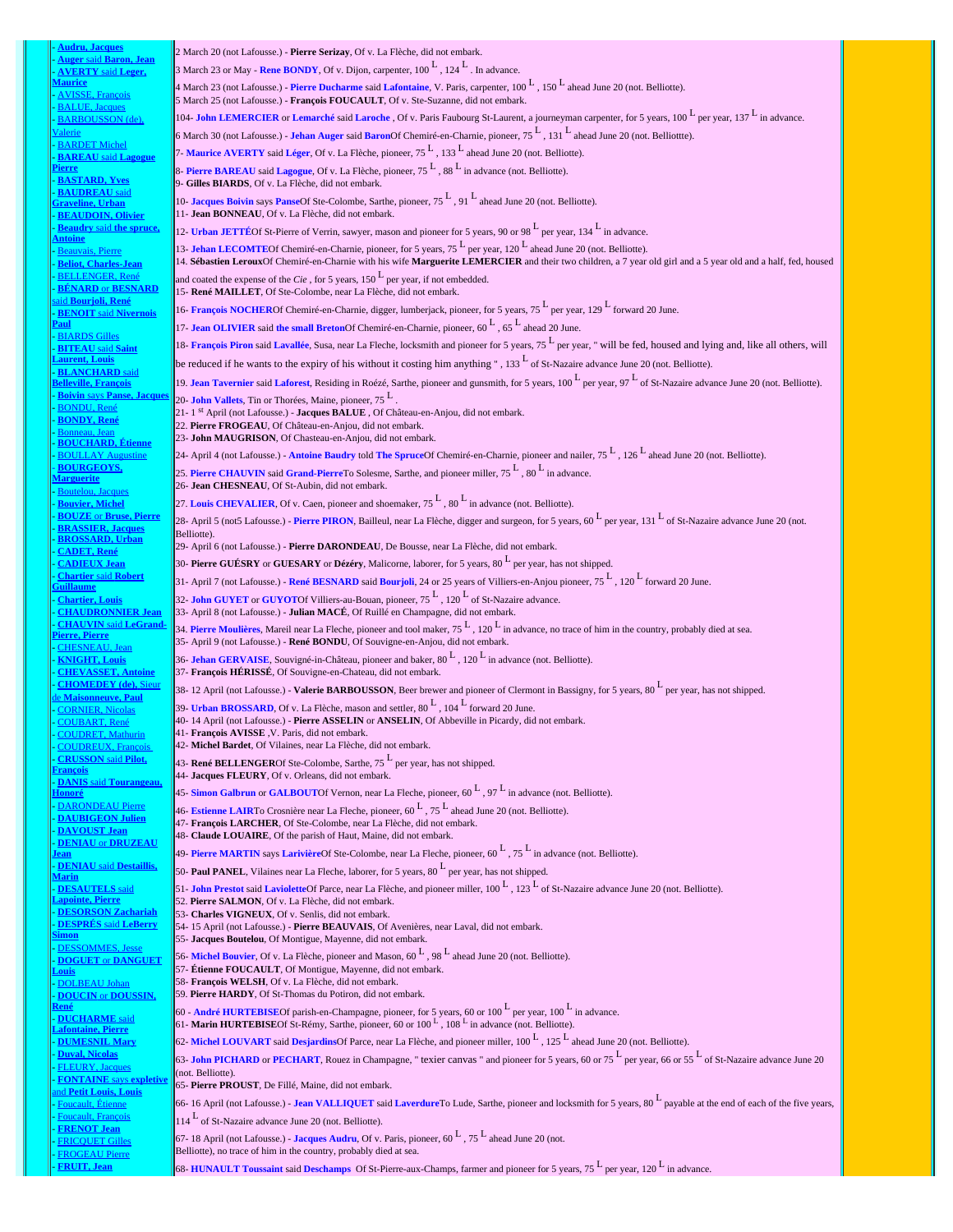| <b>GAILLARD said LePrieur</b>                            | 69. Jacques Millot said LavalTo Crouzille Maine, pioneer, for 5 years, 75 $^L$ per year, 120 $^L$ in advance.                                                                                                                           |                                    |
|----------------------------------------------------------|-----------------------------------------------------------------------------------------------------------------------------------------------------------------------------------------------------------------------------------------|------------------------------------|
| <b>Galbrun or GALBOUT</b>                                | 70- 20 April (not Lafousse.) - Guillaume Chartier said Robert, Of v. La Flèche, pioneer and a tailor, $60^L$ , for 5 years, 123 $^L$ ahead June 20 (not. Belliotte).                                                                    |                                    |
| <u>simon</u><br><b>WELSH, François</b>                   | 71- John CHAUDRONNIER, Bailleul, Sarthe, pioneer, 60 $^L$ , 96 $^L$ in advance (not. Belliotte), no trace of him in the country, probably died at sea.                                                                                  |                                    |
| <b>CAKE</b> , Jean                                       | 72- Louis DOGUET or DANGUET, Luche, near La Fleche, pioneer, $60^L$ , 71 $^L$ ahead June 20 (not. Belliotte), no trace of him in the country, probably died at sea.                                                                     |                                    |
| <b>Gendron</b> said                                      | 73- Christmas GILLET or GILLES, Noven, near La Flèche, $60^{\text{L}}$ per year, has not shipped.                                                                                                                                       |                                    |
| <u>aRollandière Guillaume</u><br><b>GERVAISE</b> Jean    | 74- Mathurin RICHARD, Of Ste-Colombe, near La Flèche, did not embark.                                                                                                                                                                   |                                    |
| <b>GILLET</b> or GILLES.                                 | 75- 24 April (not Lafousse.) - Louis GUERTIN said the SabotierOf Parce, Sarthe, pioneer and shoemaker, $60^L$ , $74^L$ ahead June 20 (not. Belliotte).                                                                                  |                                    |
| Christmas<br>Godin said Châtillon.                       | 76- Michel LecomteOf Chemiré-en-Charnie, pioneer, 75 <sup>L</sup> , 109 <sup>L</sup> in advance (not. Belliotte), no trace of him in the country, probably died at sea.                                                                 |                                    |
| <u>Pierre</u>                                            | 77. Jean PICHON, From Chauvour to the Perche, did not embark.                                                                                                                                                                           |                                    |
| <b>Gregory Louis</b><br><b>GUERTIN</b> said LeSaboti     | 78-25 April (not Lafousse.) - Pierre BOUZE or Bruse, Shortbread, Sarthe, pioneer, $60^L$ , $107^L$ ahead June 20 (not. Belliotte).                                                                                                      | AUGER-53<br>BRH, 45: 268; 46:      |
| <u>ouis</u>                                              | 79- René COUBART, Of Luche, near La Flèche, did not embark.<br>80- Pierre Papin, Shortbread, near La Fleche, pioneer, for 5 years, 60 or $75^{\text{ L}}$ per year, $107^{\text{ L}}$ ahead June 20 (not. Belliotte).                   | 348                                |
| <b>GUESRY or GUESARY of</b>                              |                                                                                                                                                                                                                                         | Desrosiers, 1: 151 in              |
| <u> Dézéry Pierre</u><br><b>GUYET</b> or Guyot, Jean     | 81-27 April (not Lafousse.) - François ROISNÉ, Shortbread, near La Fleche, pioneer, $75^L$ , $88^L$ of St-Nazaire advance June 20 (not. Belliotte).<br>82-29 April (not Lafousse.) - Augustin BOULLAY, V. Le Mans has not shipped.      | web Pioneers<br>DCB, 1: 225 in web |
| <b>HARDY</b> , Pierre                                    | 83-30 April (not Lafousse.) - François BLANCHARD said Belleville, Of St-Servan, Brittany, gardener.                                                                                                                                     | <b>Pioneers</b>                    |
| <b>HARDY</b> , Pierre<br><b>HERISSE, Francois</b>        | 84- Simon DESPRÉS said Berri, Of v. Blois, pioneer, $75^{\text{L}}$ , $120^{\text{L}}$ ahead June 20 (not Belliotte).                                                                                                                   | DGFQ: 70, 160, 309,<br>733, 815    |
| <b>Houray said Grandmont,</b>                            | 85- Guillaume Gendron said the Rolandière, Blay in Brittany Butcher Roofing, $75^L$ , 99 <sup>L</sup> in advance.                                                                                                                       | Epic in America, 1: 5              |
| HUBAY, named                                             | 86-1 <sup>st</sup> May (not. Lafousse) - <b>Jean CADIEUT</b> o Pringé near La Fleche, farmer and pioneer, 75 <sup>L</sup> , for 5 years, 150 <sup>L</sup> in advance.                                                                   |                                    |
|                                                          | 87- Nicolas DUVAL, Forges-en-Brie, farmer and pioneer for 5 years, 60 $^L$ per year, 75 $^L$ ahead June 20 (not. Belliotte).                                                                                                            | HCF, 3:46                          |
|                                                          | 88- John GASTEAU, Clermont, near La Fleche, pioneer, $60^L$ , $123^L$ ahead June 20 (not. Belliotte).                                                                                                                                   |                                    |
| <b>HURAULT Catherine</b>                                 | 89- Nicolas JOUSSELINTo Solesme near La Flèche, 18, pioneer, 60 $^L$ , 75 $^L$ in advance (not. Belliotte).                                                                                                                             |                                    |
|                                                          | 90- Joachim LEPALLIER, Clermont, near La Fleche, pioneer, 75 $^L$ , 99 $^L$ ahead June 20 (not. Belliotte), no trace of him in the country, probably died at sea.                                                                       |                                    |
| <b>JANNOT</b> said Lachanelle.                           | 91- Simon LEROY, Ligron near La Fleche, pioneer, $75^{\text{L}}$ , 111 $^{\text{L}}$ in advance (not. Belliotte).                                                                                                                       |                                    |
| <u>Marin</u>                                             | 92- Jacques NAILTo Solesme near Sable, pioneer, $60^L$ , $75^L$ ahead June 20 (not. Belliotte).                                                                                                                                         |                                    |
| <b>JETTE, Urban</b><br><b>JOSSELIN, Nicolas</b>          | 93- May 2 (not Lafousse.) - Mathurin JOUSSET told The LouaireOf St-Germain d'Arce, pioneer, 75 $^L$ , 120 $^L$ of St-Nazaire advance.                                                                                                   |                                    |
| <b>JOUANNEAU, Mathurin</b>                               | 94- Mathurin JOUANNEAU, Perrières near La Fleche, pioneer, $70^L$ , 81 <sup>L</sup> ahead June 20 (not. Belliotte).                                                                                                                     |                                    |
| <b>JOUSSET</b> said Laloire,<br><u> Aathurin</u>         | 95- May 3 (not Lafousse.) - Mathurin COUDRET, Of Villé, did not embark.                                                                                                                                                                 |                                    |
| <b>LAIR or LERT Etienne</b>                              | 96- François COUDREUX, Of Portal, Indre-et-Loire, did not embark.                                                                                                                                                                       |                                    |
| <b>LANGEVIN</b> said <b>Lacroix</b> ,<br><u>Mathurin</u> | 97- May 4 (not Lafousse.) - Pierre DESAUTELS said Lapointe, Malicorne-au-Mans, pioneer, 65 L, 101 L in advance (not. Belliotte).                                                                                                        |                                    |
| <b>LARCHER, Francois</b>                                 | 98- May 8 - Nicolas CORNIEROf St-Jean-de-Lamothe, remaining instead of Vinautière near La Fleche, pioneer, 60 <sup>L</sup> , has not shipped.                                                                                           |                                    |
| <b>LASOUDRAYE</b> (de),<br>ouis                          | 99- Honoré DANNY said Tourangeau To Mouloux, near Tours, carpenter, $100^{\text{ L}}$ , $127^{\text{ L}}$ in advance.                                                                                                                   |                                    |
| <b>Lauzon</b> , Gilles                                   | 100- May 9 (not Lafousse.) - Jean FresnotOf Ruillé-en-Champagne, pioneer and roofer, 75 <sup>L</sup> , 119 <sup>L</sup> forward 20 June.                                                                                                |                                    |
|                                                          | 101- Simon TUPIN or JUPIN, Of Ruillé en Champagne, did not embark.<br>102-May 10 (not Lafousse.) - Estienne BOUCHARD, V. Paris, surgeon, residing in Epernon, 150 $^L$ for 5 years with the privilege to break the engagement, 147 $^L$ |                                    |
| Lecomte Miche                                            | ahead June 20 (not. Belliotte).                                                                                                                                                                                                         |                                    |
| apierre <u>, Pierre</u>                                  | 103- Christophe ROGER, Clermont, near La Fleche, pioneer, $60^L$ , $99^L$ of St-Nazaire advance June 20 (not. Belliotte).                                                                                                               |                                    |
|                                                          | 104-May 11 (not Lafousse.) - René CADETOf St-Germain, near La Fleche, pioneer, $60^L$ , $76^L$ ahead June 20 (not. Belliotte), no trace of him in the country, probably                                                                 |                                    |
| <u>tuerite</u>                                           | died at sea.                                                                                                                                                                                                                            |                                    |
| <b>OINE, David</b><br><b>PRINCE, Olivier</b>             | 105- John DAVOUST, Clermont, near La Fleche, pioneer and hatter, for 5 years, 75 $^L$ per year, 122 $^L$ in advance (not. Belliotte).                                                                                                   |                                    |
| <b>LEROUX Sebastien</b>                                  | 106- Marin Deniau said Destaillis, Luche, near La Fleche, pioneer, $75^{\text{L}}$ , 135 $^{\text{L}}$ in advance.                                                                                                                      |                                    |
| <u> Lorgueil Mary</u><br><b>LORIOT Martin</b>            | 107- Christophe Gaillard said the PriorOf Vernon, near La Fleche, pioneer and gardener, $60^{\text{ L}}$ (or 75), $65^{\text{ L}}$ ahead June 20 (not. Belliotte).                                                                      |                                    |
| LOUAIRE (de), Claude                                     | 108- Pierre HARDY, Bailleul, near La Fleche, farmer and pioneer, $75^L$ , $78^L$ of St-Nazaire advance June 20 (not. Belliotte).                                                                                                        |                                    |
| <u>LOUVARD said</u><br><b>Desjardins, Michel</b>         | 109- Michel MOGIN, Of v. Of Le Mans, did not embark.                                                                                                                                                                                    |                                    |
| <b>MACÉ</b> Julian                                       | 110- Guy MOTAIN or MOTAISOf Meslay, Mayenne, pioneer, for 5 years, 75 $^L$ per year, 74 $^L$ ahead June 20 (not. Belliotte), no trace of him in the country, probably<br>died at sea.                                                   |                                    |
| <b>MAILLET, René</b><br><b>MARTIN</b> says               | 111- May 12 (not Lafousse.) - Charles John BeliotOf St-Jean Lamothe, pioneer, 60 L, 119 L ahead June 20 (not. Belliotte), died at sea according Massicotte.                                                                             |                                    |
| <b>amontagne Olivier</b>                                 | 112- Louis BITEAU said St. Lawrence, Clermont, near La Fleche, pioneer, $75^{\text{L}}$ , 129 <sup>L</sup> in advance (not. Belliotte).                                                                                                 |                                    |
| <b>MARTIN</b> says Larivière,<br>Pierre                  | 113- May 13 (not Lafousse.) - André SÉPURÉ, Of Thorre, near La Flèche, did not embark.                                                                                                                                                  |                                    |
| <b>MAUGRISON Jean</b>                                    | 114- May 17 (not Lafousse.) - Mathurin LANGEVIN said Lacroix, Of v. Lude, pioneer, 75 <sup>L</sup> , 110 <sup>L</sup> ahead June 20 (not. Belliotte).                                                                                   |                                    |
| <b>MERRIN</b> , Jeanne<br><b>MILLER, Perrine</b>         | 115- Olivier LEPRINCE, Of Villiers-Champagne, did not embark.                                                                                                                                                                           |                                    |
| <b>Millet said Beauceron.</b>                            | 116- May 20 (not Lafousse.) - Urban BAUDREAU said Graveline, Clermont, near La Fleche, pioneer, 75 L, 98 L ahead June 20 (not. Belliotte).                                                                                              |                                    |
| <u>Nicolas</u><br><b>Millot</b> said Laval, Jacques      | 117- François Hudin, Of v. La Flèche, pioneer and baker, $75^{\text{L}}$ , $83^{\text{L}}$ in advance.<br>118- Martin LORIOT, Of Clermont, near La Flèche, did not embark.                                                              |                                    |
| <b>MOGIN Michel</b>                                      | 119- May 23 (not Lafousse.) - Paul Benoit said Nivernois, Of v. Nevers, carpenter, 100 L, 123 L forward 20 June.                                                                                                                        |                                    |
| <b>MOTAIN or MOTAIS</b><br><u>Fuy</u>                    | 120- Pierre Godin said Châtillon, Of v. Châtillon, carpenter, $100^{\text{ L}}$ , $127^{\text{ L}}$ in advance.                                                                                                                         |                                    |
| <b>Mussel, Pierre</b>                                    | 121- René TRUFFAULT, Of v. Laval, did not embark.                                                                                                                                                                                       |                                    |
| <b>MOUSNIER, Jacques</b>                                 | 122- May 29 (not Lafousse.) - Gilles FRICQUET, Of v. La Flèche, did not embark.                                                                                                                                                         |                                    |
| <b>MOUSSEAUX</b> said<br>aviolette, Jacques              | 123- unknown commitment period - <b>Yves BASTARD</b> , Pioneer, 60 <sup>L</sup> , 100 <sup>L</sup> ahead June 20 (not. Belliotte).                                                                                                      |                                    |
| <b>NAIL</b> , Jacques<br><b>NOCHER said Lochet,</b>      | 124. Olivier BEAUDOIN, Pioneer, 60 $^L$ , 79 $^L$ ahead June 20 (not. Belliotte), no trace of him in the country.                                                                                                                       |                                    |
| <u>François</u>                                          | 125- Jacques BRASSIERUnknown origin, 27 <sup>L</sup> in advance (not. Belliotte).                                                                                                                                                       |                                    |
| <b>OLIVIER</b> said LePetit<br><u>Breton, Jean</u>       | 126- Louis CHARTIERUnknown origin, surgeon, $100^{\mathrm{L}}$ , $120^{\mathrm{L}}$ in advance.                                                                                                                                         |                                    |
| <b>OFFSET or LEPALLIER</b>                               | 127 - Antoine CHEVASSETUnknown origin, pioneer, 60 $^L$ , 79 $^L$ in advance.                                                                                                                                                           |                                    |
| <u> Joachim</u><br><b>PANEL Paul</b>                     | 128- François CRUSSON said DriverUnknown origin, pioneer, $30^{\text{L}}$ , $60^{\text{L}}$ in advance.                                                                                                                                 |                                    |
| Papin, Pierre                                            | 129- Julien DAUBIGEON, Unknown origin, clearing and plowman, engaged with his wife Perrine Meunier 150 <sup>L</sup> , 180 <sup>L</sup> ahead for the couple.                                                                            |                                    |
| <b>PICARD</b> said <b>Lafortune</b> ,<br><b>Hughes</b>   | 130- John DENIAU or DRUZEAU, Of v. Nantes, pioneer and sawyer, $75^{\text{L}}$ , 110 <sup>L</sup> in advance (not. Belliotte).                                                                                                          |                                    |
| <b>PICHARD or PECHART</b>                                | 131- Zechariah DESORSONUnknown origin, carpenter and sawyer, $100^{\text{L}}$ , $143^{\text{L}}$ in advance.                                                                                                                            |                                    |
| <u>lean</u><br>Pichon, Jean                              | 132- Johan DOLBEAUOf Parce, near Sable, for 5 years, $60L$ per year, has not shipped.                                                                                                                                                   |                                    |
| <b>PINSON, Marie-Marthe</b>                              | 133- René DOUSSINUnknown origin, sawyer, $75^L$ , $119^L$ ahead June 20 (not. Belliotte).                                                                                                                                               |                                    |
| Piron said Lavallée,                                     | $L \t L$                                                                                                                                                                                                                                |                                    |

683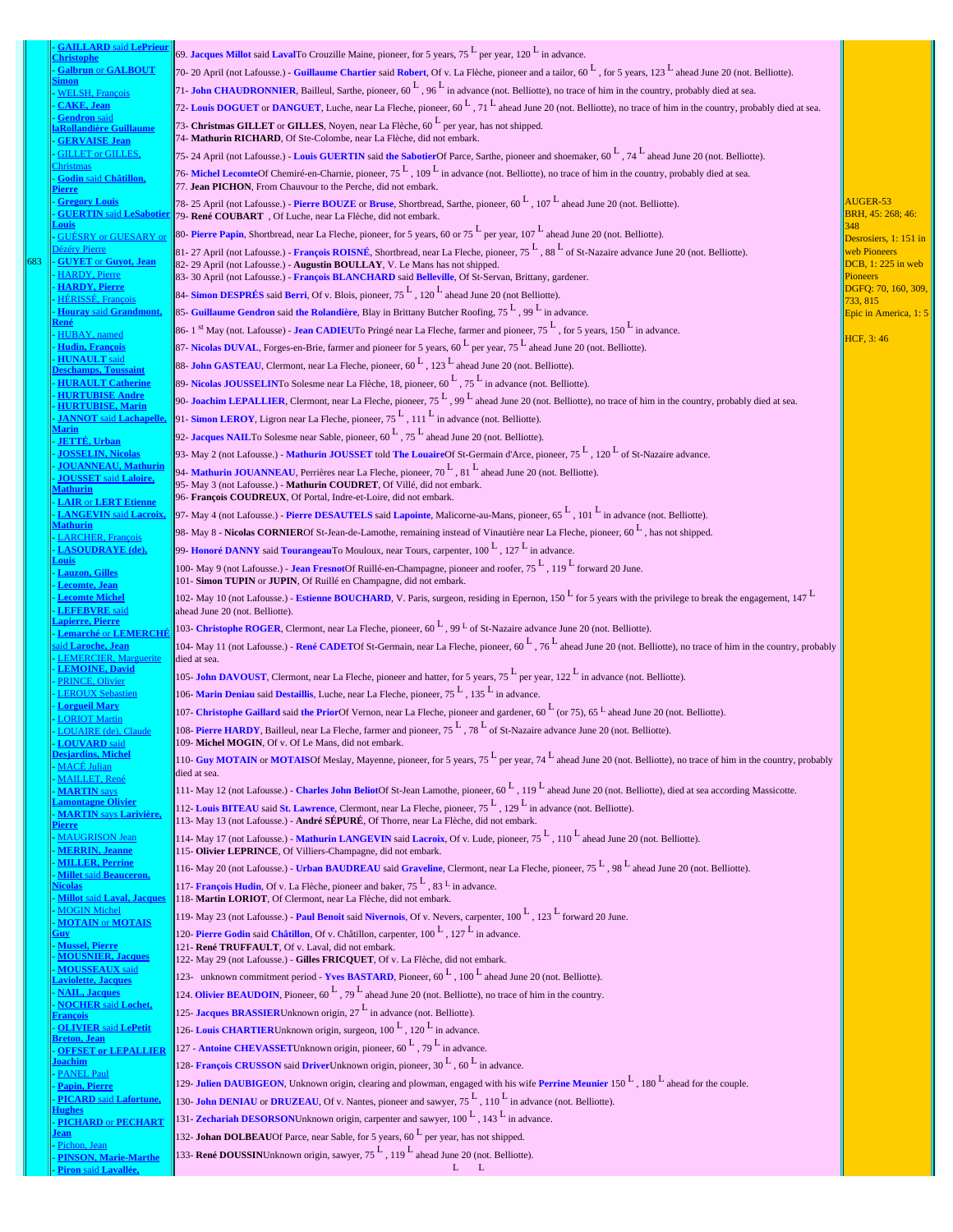| <b>Francois</b>                                    | 134- Louis FONTAINE said little LouisUnknown origin, sawyer, 75 , 68 in advance.                                                                                           |
|----------------------------------------------------|----------------------------------------------------------------------------------------------------------------------------------------------------------------------------|
| Piron, Pierre                                      | 135- John FRUITIERUnknown origin, pioneer, $60^L$ , 119 <sup>L</sup> in advance (not. Belliotte).                                                                          |
| <b>Prestot said Laviolette,</b>                    | 136 - Louis GREGORY Unknown origin, pioneer, $75^{\text{L}}$ , 124 $^{\text{L}}$ in advance.                                                                               |
| Jean<br>Proust, Pierre                             | 137 - René Houray said GrandmontUnknown origin, pioneer, $75^L$ , 123 $^L$ in advance.                                                                                     |
| <b>RAGUINDEAU</b> said St.                         | 138- named HUBAY, Unknown origin, did not embark.                                                                                                                          |
| Germain, Pierre                                    | 139 - Marin JANNOT said Lachapelle, Chapel-en-Monthouson, carpenter, $100^{\text{ L}}$ , $108^{\text{ L}}$ forward 20 June.                                                |
| <b>RENAUD, Marie</b><br><b>RENAUDIN La</b>         | 140 - Louis LASOUDRAYEUnknown origin, pioneer, $75^{\text{L}}$ , $110^{\text{L}}$ ahead June 20 (not. Belliotte).                                                          |
| <u>Blanchetière Marv</u>                           | 141 - Gilles LauzonOf St-Julien Caen, pioneer and tinker, $80^{\text{L}}$ , 127 $^{\text{L}}$ in advance.                                                                  |
| <b>RENNES</b> (de) said                            | 142 - Pierre Lefebvre said LapierreUnknown origin, pioneer, $75^{\text{L}}$ , $103^{\text{L}}$ in advance.                                                                 |
| <u> Pachanne Bertrand</u><br>- RICHARD, Mathurin   | 143- Olivier MARTIN says Lamontagne, Auray in Brittany, pioneer and Mason, $75^L$ , $97^L$ ahead 20 June.                                                                  |
| <b>ROBIN</b> said <b>Desforges</b> .               |                                                                                                                                                                            |
| <u>Étienne</u><br>- Robutel of St. Andrew,         | 144- Nicolas Millet said BeauceronOf Nerville-au-Bois, carpenter and sawyer, $100^{\text{ L}}$ , $114^{\text{ L}}$ ahead June 20 (not. Belliotte).                         |
| <b>Claude</b>                                      | 145- Jacques MOUSSEAUX said Laviolette, Aze-le-Rideau, Touraine, pioneer, $75^{\text{L}}$ , $114^{\text{L}}$ ahead June 20 (not. Belliotte).                               |
| <b>RODAILLER, René</b>                             | 146- Hughes PICARD said Lafortune, St. Colombin in Brittany, pioneer and sawyer, 75 L, 137 L of St-Nazaire advance June 20) not. Belliotte).                               |
| <b>ROGER Christophe</b><br><b>Roinav, Francois</b> | 147- Pierre RAGUINDEAU said Saint-GermainUnknown origin, pioneer, 74 $^L$ , 74 $^L$ of St-Nazaire advance June 20 (not. Belliotte).                                        |
| <b>ROUSSELIER Jeanne</b>                           | 148- Bertrand RENNES said PachanneUnknown origin, pioneer, $75^{\text{ L}}$ , $55^{\text{ L}}$ in advance.                                                                 |
| <b>ROY</b> or <b>LEROY</b> , Simon                 | 149- Étienne ROBIN said Desforges, Origin unknown, pioneer, $60^L$ , $79^L$ of St-Nazaire advance June 20 (not. Belliotte).                                                |
| <b>SALMON</b> , Pierre<br>- <u>SÉPURÉ Andre</u>    | 150- Claude Robutel St. AndrewTo Frenen, Pas-de-Calais, pioneer, 76 L of St-Nazaire advance June 20 (not. Belliotte).                                                      |
| <b>Serizay Pierre</b>                              | 151- René RODAILLERUnknown origin, pioneer, $75^{\text{L}}$ , 120 $^{\text{L}}$ ahead June 20 (not. Belliotte).                                                            |
| <b>SALE, Jeanne</b>                                | 152- Michel Theodore said Gilles, Of v. Tours, pioneer, paver and ditcher, 75 <sup>L</sup> , 115 <sup>L</sup> of St-Nazaire advance June 20 (not. Belliotte).              |
| Tavernier said                                     | 153- Sylvestre Vacher said Saint-JulienOf St-Julien de Bourges, carpenter, 100 <sup>L</sup> , 106 <sup>L</sup> of St-Nazaire advance June 20 (not. Belliotte).             |
| <b>LaLochetière and Laforest</b><br><b>Jean</b>    |                                                                                                                                                                            |
| - Theodore said Gilles                             | List of other passengers:                                                                                                                                                  |
| <b>Michel</b><br>TRUFFAULT, René                   | 1- Périnne MOUSNIER or MILLER, 32, came with her husband Julien DAUBIGEON.                                                                                                 |
| TUPIN or JUPIN Simon                               | 2- Paul CHOMEDEY, Sieur de Maisonneuve, 37, Neuville-sur-Vannes.<br>3- Marguerite BOURGEOYS, 33, v. Troyes.                                                                |
| - Vacher said Saint-Julien                         | 4- Marie-Marthe PINSON, Of v. The arrow.                                                                                                                                   |
| <b>Sylvestre</b><br><b>VALETS Jean</b>             | 5- Marie DUMESNIL, Also called Marie du Mans, 10 years, of v. The arrow.                                                                                                   |
| <b>VALIOUET</b> said                               | 6- Jeanne SALE, 21 years old, from v. The arrow.                                                                                                                           |
| <u>Laverdure, Jean</u>                             | 7- Jeanne ROUSILLIER, 17 years old, from Maeze, near Brouage.<br>8- Catherine HURAULT, 14 years old, from v. The arrow.                                                    |
| <b>VIGNEUX, Charles</b><br>Voidy Jeanne            | 9- Jeanne VEDIÉ or Voidy, 15, of St-Germain-du-Val.                                                                                                                        |
|                                                    | 10- Jeanne mayor or MERRIN, 18, of St-Michel de Poitiers.                                                                                                                  |
|                                                    | 11- Marie Lorgueil, 15 years old, of Cognac.<br>12- Marie RENAUDIN, Of v. Nantes.                                                                                          |
|                                                    | 13- Marie RENAULT, 20 years old, from St-Paul d'Orléans.                                                                                                                   |
|                                                    | 14- Michelle Artus, 24 years old, from Bousse.                                                                                                                             |
|                                                    | 15-David Le MOYNE.                                                                                                                                                         |
|                                                    | 16- Jacques MOUSNIER.                                                                                                                                                      |
|                                                    | 49 of the recruits did not show up at the port, most of them did not fulfill their promises but some withdrew and apparently canceled their contract amicably and eight of |
|                                                    | those who embarked died at sea, Undoubtedly among the men mounted on board of which there is no trace in the country. The others, frightened at the idea of going on       |
|                                                    | such a long voyage on such a ship, saved themselves by swimming at Saint-Nazaire.                                                                                          |
|                                                    | Eight of the ten following passengers probably died at sea: Jacques Audru, Olivier BEAUDOIN, Charles John Beliot, René CADET, Jean CHAUDRONNIER,                           |
|                                                    | Marin Deniau said Destaillis, Louis DOGUET or DANGUET, Michel Lecomte, Joachim LEPALLIER, Guy MOTAIN or MOTAIS and Pierre Moulières.                                       |
|                                                    |                                                                                                                                                                            |
|                                                    | The journey having been delayed by forty days, this delay had engendered cruel anguish in Quebec, where the colony needed reinforcements. But their arrival was            |
|                                                    | greeted in great joy and father Mercier wrote in <i>Relations</i> : "The extraordinary assistance we sent the last boarding gave joy to the whole country ".               |

 **[Other immigrants from 1653](http://naviresnouvellefrance.net/html/vaisseaux2/immigrants/immigrants1653.html#retourimmigrants1653) [soldiers from 1653](http://naviresnouvellefrance.net/html/vaisseaux2/soldats/soldats1653.html#soldats1653) [other emigrants 1653](http://naviresnouvellefrance.net/html/vaisseaux2/emigrants/emigrants1653.html#emigrants1653)**

*1654*

# *Taking Canada by Robert SEDGWICK then English occupation 1654-1670*

### **Ships at Québec in 1654**

The fleet of six ships arrived in mid-July, according to Trudel, or the **Fortune** , the **Petit Saint-Jean** , the **Vérie** , the **Saint-Nicolas** , the **Dove Wet** and **Patriarch** Abraham . He mentions the passage of merchant Antoine Grignon , Guillaume FENIOU , Pierre FILLY and René GIROUX and committed Julien MAULAY and<br>Jacques MASSÉ . Trudel identifies 115 people, including 13 for Montreal, on pe

### **Girls to marry arrive with Fortune**

Mazarin, chief minister of Anne of Austria, regent of Louis XIV during his minority, has little interest in colonization. All the same in 1654 a group of<br>Ten girls to marry formed by the Queen Mother, from the best familie

### **Taking Acadia by Robert SEDGWICK**

Major **Robert Sedgwick** , who commands a fleet of three English ships, was to take possession of the New Netherland but peace has just been signed between England And Holland, he profited by his commission to attack Acadia, rivals of the English in the fisheries and the furs. July 17 at the Saint John River **LaTour** with 70 men, some guns and some ammunition to face 500 men of Major, no resistance. **SEDGWICK** also captures Fort Pentagouet the same day and Of Port-Royal on 16 August. He appoints his brother, Major **John EVERETT** , military governor of Acadia. In 1656 **CROMWELL** concedes Acadia (Nova Scotia) at **Thomas TEMPLE** (commander at Fort Saint-Jean) and **William CROWNWE** (commander at Fort Penobscot) and **La Tour** (who sold his share to the other two the year Next, p uis retires with his wife at Fort St-Louis to Cap de Sable). France, which has never recognized the taking of Acadia in peacetime, grants the title of governor to **Emmanuel Leborgne** but Acadia will return to France with the Treaty of Breda in 1667 to 1670. The Magdalen Islands, Cape Breton Islands and Saint John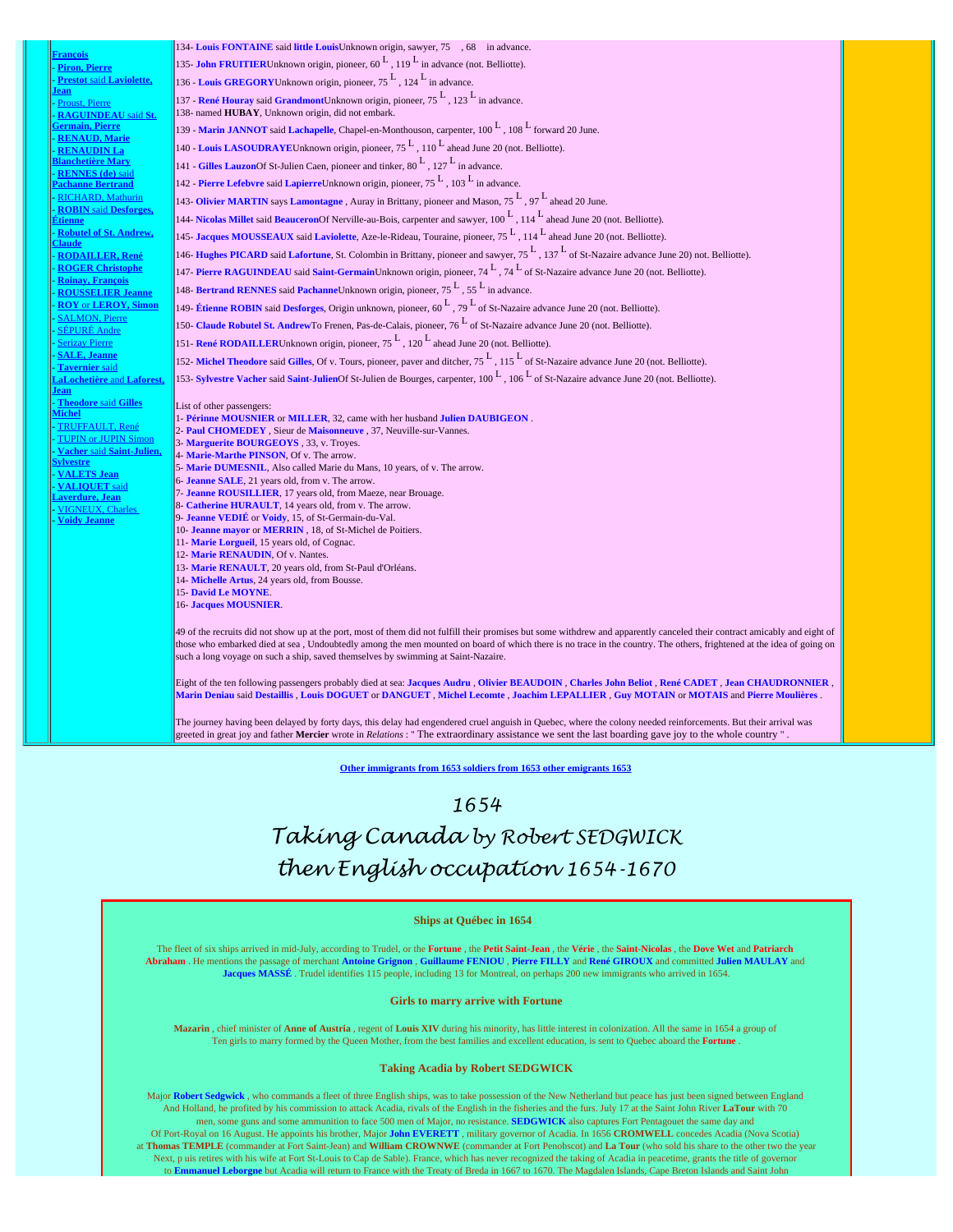### still owned by France, **Nicolas Denys** ,a former companion of **RAZILLY** by the governor at the same time .

Xources: Historical Research Bulletin, Vol. 46, p. 338; Canada-Quebec, Historical Synopsis, pages 50-51. Vaugeois, Denis. Lacoursière, Jacques; Catalog of Immigrants, pages 303-317.<br>Trudel, Marcel; History of New France, p

## **1654**

| <b>No</b>     | <b>Ships</b>                   | Tge               | <b>Master</b>                   | <b>Property</b>                   | <b>Shipowner</b> | Origin                          | <b>Destination</b>           | <b>Return</b> |
|---------------|--------------------------------|-------------------|---------------------------------|-----------------------------------|------------------|---------------------------------|------------------------------|---------------|
| $ 684\rangle$ | <b>The Castle</b>              | $200T^x$          |                                 | E. LEBORGNE, A. LUCAS, P. POLLART |                  | La Rochelle hotels              | Port-Royal (Acadie)          |               |
| 685.          | «Ship of Nicolas DENYS»        |                   |                                 | Nicolas DENYS                     |                  | France d early May              | Acadia dep Oct               |               |
|               | 686 The wealth, From Nantes    | $100T^x$          | <b>Pierre LeBESSON</b>          | <b>AUBOYNEAU</b>                  |                  | la France                       | Ouebec 14 Jul                |               |
| 687           | <b>The Little Saint-Jean</b>   |                   | <b>Rene BOUTIN</b>              |                                   |                  | <i>dem</i>                      | Newfoundland and<br>Labrador |               |
| 1687          | The Vérie Nantes               |                   |                                 |                                   |                  | <i>dem</i>                      | idem                         |               |
| 689           | <b>The Saint-Nicolas</b>       |                   |                                 |                                   |                  | <i>dem</i>                      | lidem                        | Failed        |
| 1690          | La Colombe Mouillée            |                   |                                 |                                   |                  | La Rochelle hotels              | lidem                        |               |
| 1691          | <b>The Patriarch Abraham</b>   |                   | <b>Jeansand William CHICKEN</b> |                                   |                  | la France                       | lidem                        |               |
| 1692          | <b>The Augustine</b>           |                   |                                 |                                   |                  | <b>BosTone</b> (New<br>England) | Acadia                       |               |
| 1693          | <b>The CHUrch</b>              |                   |                                 |                                   |                  | idem                            | lidem                        |               |
| 1694          | The HoPe                       |                   |                                 |                                   |                  | idem                            | lidem                        |               |
| 695           | The Saint-Jacques, La Rochelle | 120T <sup>x</sup> |                                 | <b>Jacques GARESCHÉ</b>           |                  | La Rochelle hotels              | Newfoundland and<br>Labrador |               |
| 696           | <b>The Grand Cerf</b>          | 300T <sup>x</sup> | Pierre LEBOND, captain          |                                   |                  | Le Havre                        | Percée Island                |               |

| No. | <b>Crew members and passengers</b>                                                                                                                                                                                                                                                                                                                         | <b>Miscellaneous observations</b>                                                                                                                                                                                                                                                                                                                                                                                                                                                                                                                                                                                                                                                                                                                                                                                          | <b>Sources</b>                                                                         |
|-----|------------------------------------------------------------------------------------------------------------------------------------------------------------------------------------------------------------------------------------------------------------------------------------------------------------------------------------------------------------|----------------------------------------------------------------------------------------------------------------------------------------------------------------------------------------------------------------------------------------------------------------------------------------------------------------------------------------------------------------------------------------------------------------------------------------------------------------------------------------------------------------------------------------------------------------------------------------------------------------------------------------------------------------------------------------------------------------------------------------------------------------------------------------------------------------------------|----------------------------------------------------------------------------------------|
| 684 |                                                                                                                                                                                                                                                                                                                                                            | The ship's owners were Emmanuel Leborgne, A. LUCAS and P. POLLART. LEBORGNE wants to capture Fort Saint-Jean pledge of debts on the estate of<br>Aulnay. It fails because LaTour has been warned by Nicolas Denys                                                                                                                                                                                                                                                                                                                                                                                                                                                                                                                                                                                                          | <b>LATOURCHARLES</b> in<br>web DBC<br>RHAF, 4: 493<br>Cherbonnier 1654 8/3<br>(LR)     |
| 685 |                                                                                                                                                                                                                                                                                                                                                            | In late 1653 Nicolas Denys acquires to 15,000 $^{\circ}$ of the <i>Company of New France</i> the rights of the coast and the islands of the Gulf of St. Lawrence from Canso<br>Cape to Cape des Rosiers in Gaspé, including the Cape -Breton and the Magdalen Islands. Shortly after his appointment as governor and lieutenant general of<br>this vast territory. He organizes a fishing company and trafficking. He associates as Christophe Fouquet Chalain and brothers Jacob and Abraham<br>DUQUESNE. The company makes voyages every year from 1654 to 1664. Its ship leaves France at the beginning of May and returns in October loaded with<br>cod and furs. Each shipment usually consists of 15 sailors, 10 soldiers and 16 officers. Each trip costs on average, in addition to wages, from 12 000 to 15 000 L | DENYSNICOLAS in<br>web DBC                                                             |
| 686 | Passengers arrival:<br>(Prob in this vessel)<br>* BÉNARD, Françoise<br><b>BOISSEL Mary</b><br><b>BOULIC, Marie-Renée</b><br><b>COLLIN Catherine</b><br><b>* FRANCOIS, Mary</b><br><b>Magdalene</b><br>* GAULIN, Marguerite<br>* GODARD, Marie<br><b>* LONGCHAMP, Genevieve</b><br><b>LORION Catherine</b><br>MOUSSEAU (de), Louise<br><b>ROLAND Nicole</b> | The Fortune of Nantes, commanded by Pierre Le BESSON, Arrived in Quebec on July 14 with a group of ten girls to marry formed by the Queen Mother<br>Anne of Austria, from the best families and excellent education. These are probably ten unmarried girls cataloged by Marcel Trudel as happened in<br>1654: Françoise BENARD, Marie BOISSEL, Catherine COLLIN, Marie-Madeleine FRANCOIS, Marguerite Gaulin, Marie GODARD, Geneviève<br>LONGCHAMP Catherine LORION Louise MOUSSEAU and Nicole ROLAND.<br>The hospitable nun Marie-Renée BOULIC also arrived in Quebec on the same day, probably in the ship.                                                                                                                                                                                                             | <b>BRH. 46: 338</b><br>CI: 303, 304, 306, 309,<br>312, 313, 316, 317                   |
| 687 |                                                                                                                                                                                                                                                                                                                                                            | Le Petit Saint-Jean is controlled by René BOUTIN.                                                                                                                                                                                                                                                                                                                                                                                                                                                                                                                                                                                                                                                                                                                                                                          | CI: 303                                                                                |
| 687 |                                                                                                                                                                                                                                                                                                                                                            |                                                                                                                                                                                                                                                                                                                                                                                                                                                                                                                                                                                                                                                                                                                                                                                                                            | idem                                                                                   |
| 689 |                                                                                                                                                                                                                                                                                                                                                            | The ship runs aground at Quebec.                                                                                                                                                                                                                                                                                                                                                                                                                                                                                                                                                                                                                                                                                                                                                                                           | idem                                                                                   |
| 690 |                                                                                                                                                                                                                                                                                                                                                            |                                                                                                                                                                                                                                                                                                                                                                                                                                                                                                                                                                                                                                                                                                                                                                                                                            | CI: 303, 317                                                                           |
|     | Crew:<br>LEQUIN, Thomas, pilot                                                                                                                                                                                                                                                                                                                             | Jeans and Guillaume CHICKEN are both captains on this ship. Thomas LEQUIN, it occupies the pilot position.                                                                                                                                                                                                                                                                                                                                                                                                                                                                                                                                                                                                                                                                                                                 | CI: 303                                                                                |
| 692 |                                                                                                                                                                                                                                                                                                                                                            | Fleet of three English ships commanded by Major Robert Sedgwick, who was to take over New Netherland but peace has just been signed between England<br>and Holland, he took advantage of his commission to attack Acadia. He seized the forts of Pentagouet and the St-Jean river on July 17 and Port-Royal on August<br>16. He appoints his brother, Major John EVERETT, military governor of Acadia. CROMWELL grants Acadia to Thomas TEMPLE, to William<br><b>CROWNWE</b> and La Tour (who sold his share to the other two the following year, then retire to Fort St-Louis).                                                                                                                                                                                                                                           | Canada-Quebec;<br><b>Historical Synthesis: 50-</b><br>51.<br>CI: 303<br><b>HNF: 89</b> |
| 693 |                                                                                                                                                                                                                                                                                                                                                            | One of the three ships of the English fleet which seizes Acadia.                                                                                                                                                                                                                                                                                                                                                                                                                                                                                                                                                                                                                                                                                                                                                           | idem                                                                                   |
| 694 |                                                                                                                                                                                                                                                                                                                                                            | idem                                                                                                                                                                                                                                                                                                                                                                                                                                                                                                                                                                                                                                                                                                                                                                                                                       | idem                                                                                   |
| 695 |                                                                                                                                                                                                                                                                                                                                                            | The vessel leaves France for Québec under a contract with the State.                                                                                                                                                                                                                                                                                                                                                                                                                                                                                                                                                                                                                                                                                                                                                       | <b>NNCC: 196</b><br>ANC $F1$ 40 fol. 7:<br>ADCM, B 5661,<br>06/03/1656                 |